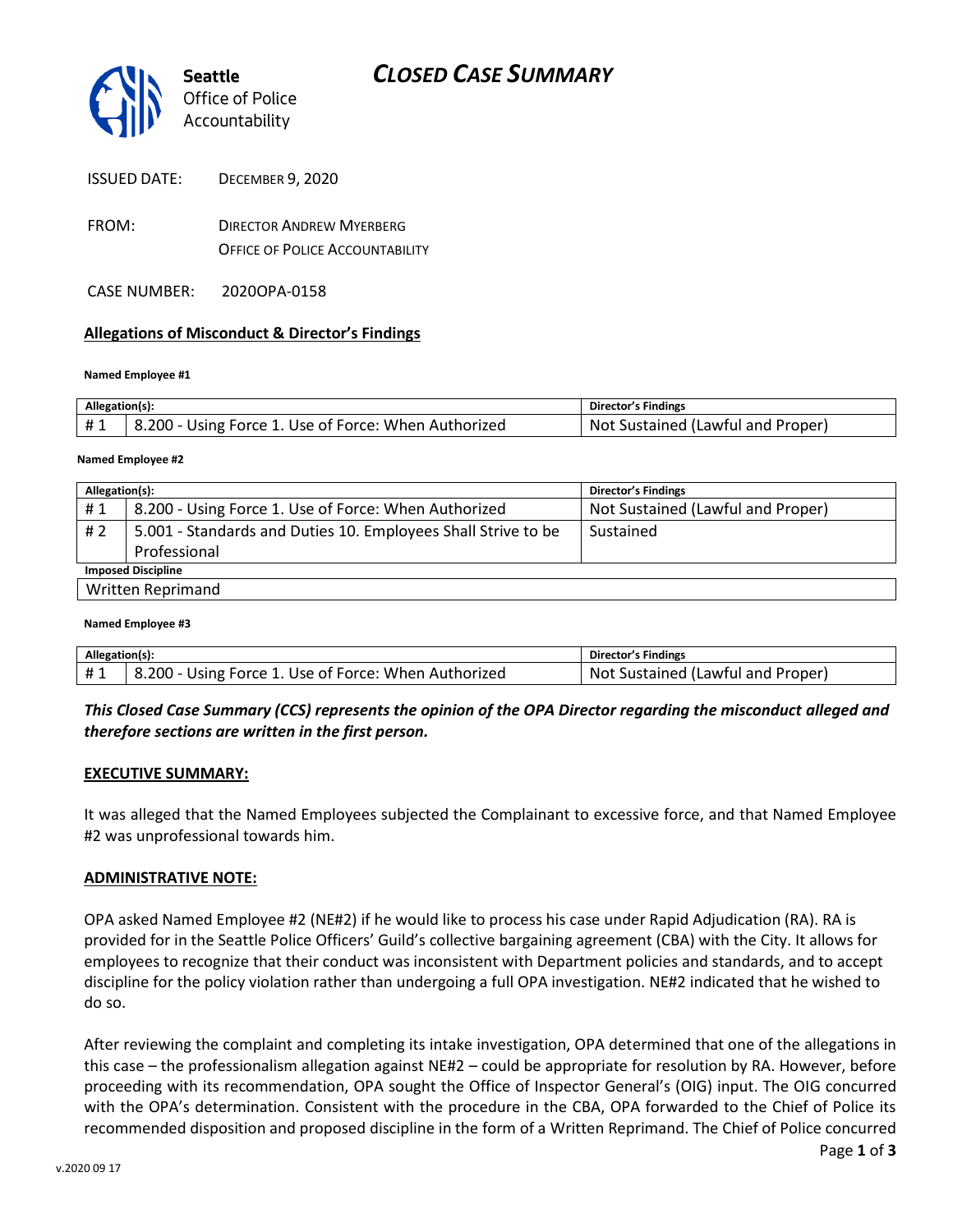

# *CLOSED CASE SUMMARY*

OPA CASE NUMBER: 2020OPA-0158

with OPA's recommended findings and proposed discipline. NE#2 also agreed to the discipline and, in doing so, stipulated that the finding and discipline were final and could not be appealed or otherwise later disputed.

Lastly, it was also initially alleged that Named Employee #1 (NE#1) made some sarcastic comments towards the Complainant that may have been inconsistent with the Department's expectations of his professionalism. However, given that his comments were minor in nature, OPA returned that allegation to NE#1's chain of command to be handled as a Supervisor Action.

### **ANALYSIS AND CONCLUSIONS:**

## **Named Employee #1 - Allegation #1** *8.200 - Using Force 1. Use of Force: When Authorized*

The Named Employees responded to a call of a trespass at a business. The officers determined that the Complainant was the trespasser. They asked the Complainant to leave the business, but he did not initially do so. The Complainant asked for medical assistance. The Named Employees said that they would get him aid, but that he needed to leave the business for this to occur. After he continued to refuse to do so, the officers lifted the Complainant up by his arms and walked him outside.

While outside, the Complainant continually placed his hands in his pockets, even after being asked to stop doing so by officers. The Complainant was told that, if he continued this behavior, he would be placed into handcuffs. He was eventually handcuffed. The Complainant was instructed to sit down, and he did not do so. He was then pushed down into a seated position. After remaining there for a period of time, the Complainant quickly stood up. The officers again caused the Complainant to sit down by pushing down on his shoulders. At around that time, the Complainant quickly jutted his head forward and bit NE#2. The officers held him down until he was under control.

The Complainant complained that the officers hurt him and broke his neck. A Sergeant responded to the scene and screened the arrest and the use of force. The Complainant told the Sergeant that the officers grabbed his neck and tried to break it. He also asserted that the officers threw him to the ground and raped him. An OPA investigation was ultimately initiated.

OPA tried to locate and interview the Complainant but was unsuccessful. OPA reviewed Body Worn Video (BWV), which fully captured what occurred, and the written documentation of the incident. Based on that review, OPA finds that there is no evidence supporting the Complainant's allegations, which OPA construes to be claims of excessive force. First, the Complainant's allegation that he was raped is frivolous. Second, the Complainant was never thrown to the ground. Third, the BWV conclusively established that no officer ever grabbed his neck, broke his neck, or tried to break his neck. To the contrary, the officers used minimal force to seat the Complainant twice and to prevent him from being assaultive, including stopping him from further biting NE#2. This force was consistent with policy and was reasonable, necessary, and proportional under the circumstances of this case.

Accordingly, OPA recommends that this allegation be Not Sustained – Lawful and Proper as against all three Named Employees.

Recommended Finding: **Not Sustained (Lawful and Proper)**